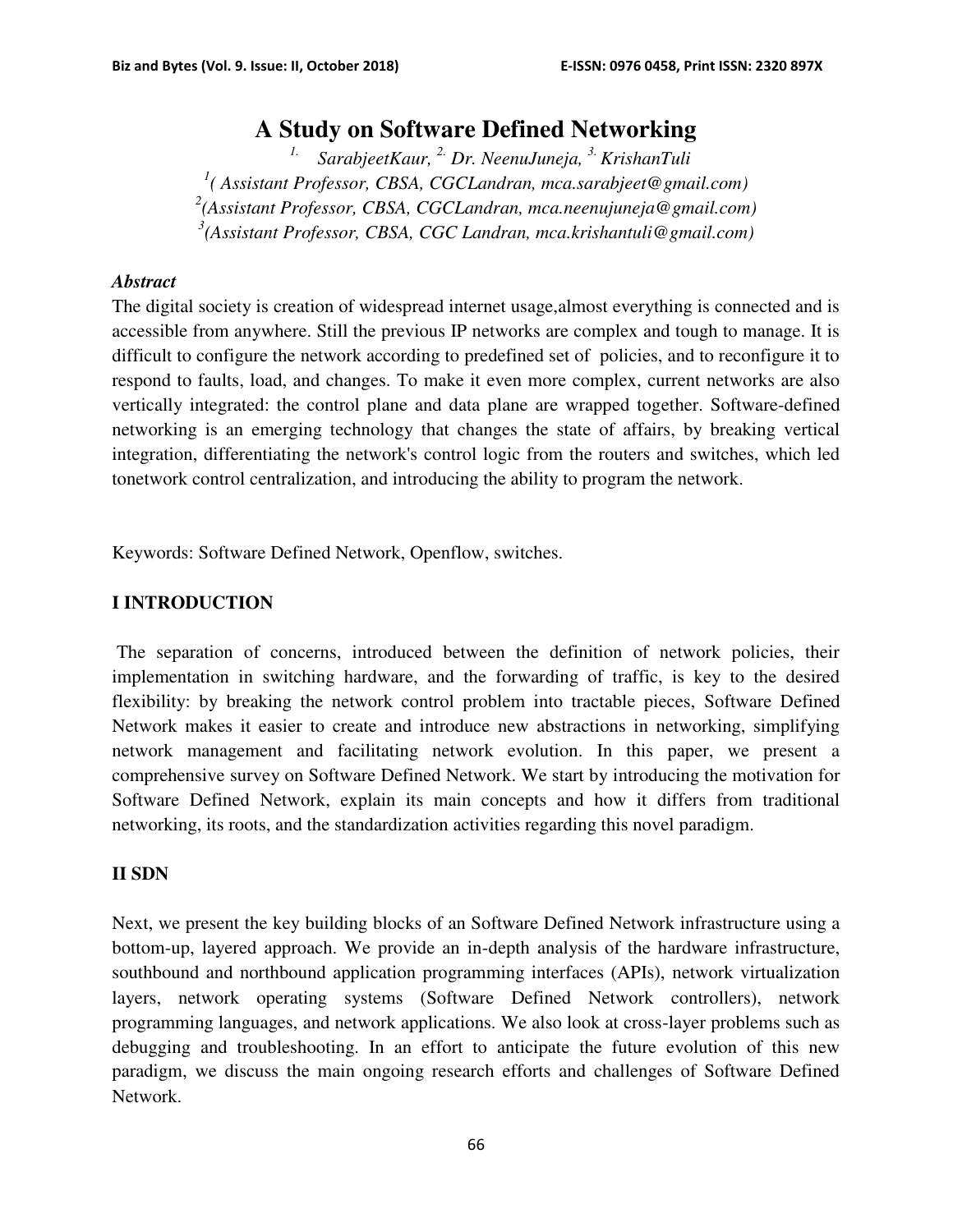

In particular, we address the design of switches and control platforms - with a focus on aspects such as resiliency, scalability, performance, security, and dependability - as well as new opportunities for carrier transport networks and cloud providers. Last but not least, we analyze the position of Software Defined Networkas a key enabler of a software-defined environment. The pull of Software-Defined Networking (Software Defined Network) is magnetic. There are few in the networking community who have escaped its impact. As the benefits of network visibility and network device programmability are discussed, the question could be asked as to who exactly will benefit? Will it be the network operator or will it, in fact, be the network intruder? As Software Defined Network devices and systems hit the market, security in Software Defined Network must be raised on the agenda.

Both the security enhancements to be derived from using the Software Defined Network framework and the security challenges introduced by the framework are discussed. By categorizing the existing work, a set of conclusions and proposals for future research directions are presented.Techno-economic drivers are creating the conditions for a radical change of paradigm in the design and operation of future telecommunications infrastructures.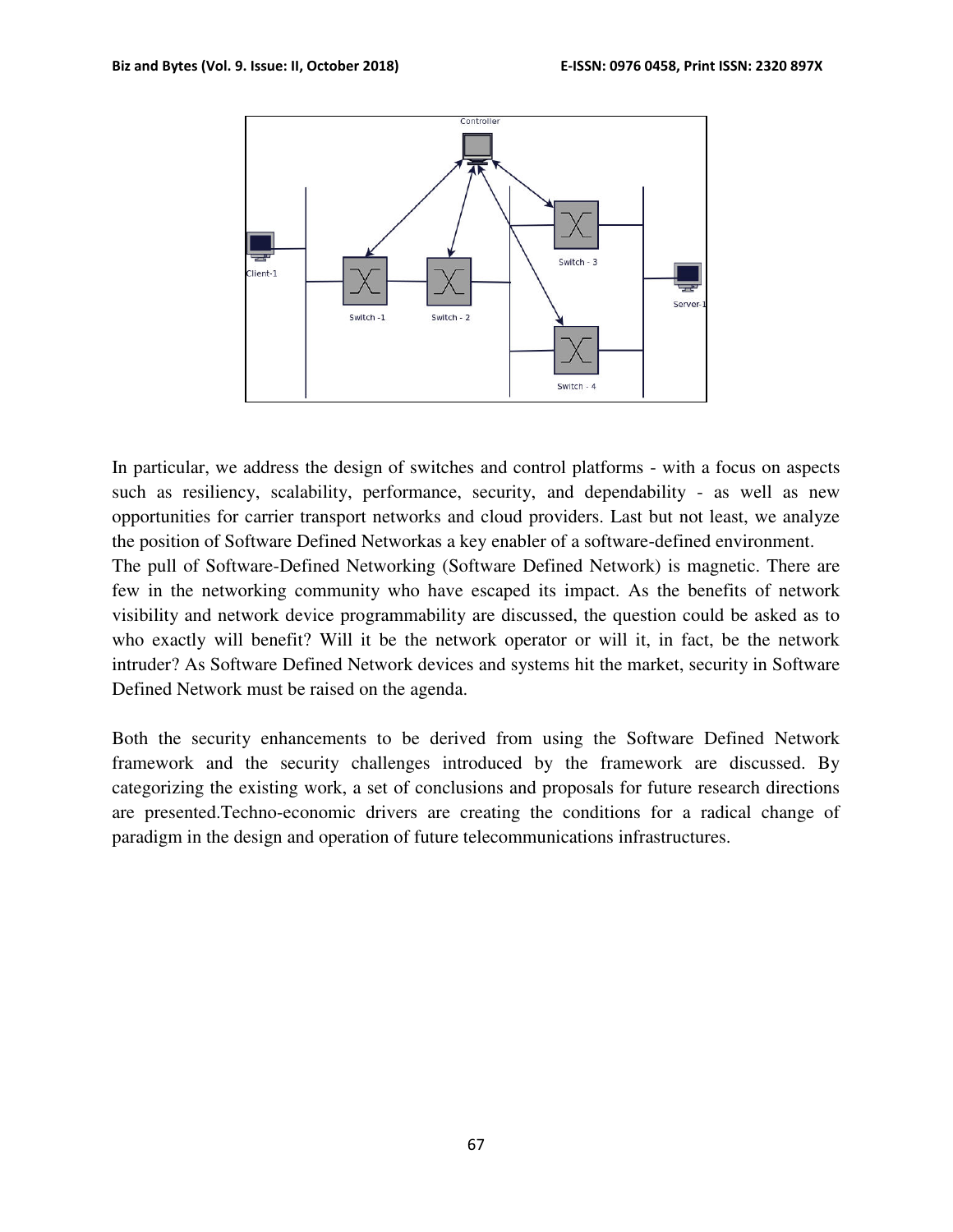

In fact, Software Defined Network, NFV, Cloud and Edge-Fog Computing are converging together into a single systemic transformation termed "Softwarization" that will find concrete exploitations in 5G systems. The IEEE Software Defined Network Initiative has elaborated a vision, an evolutionary path and some techno-economic scenarios of this transformation: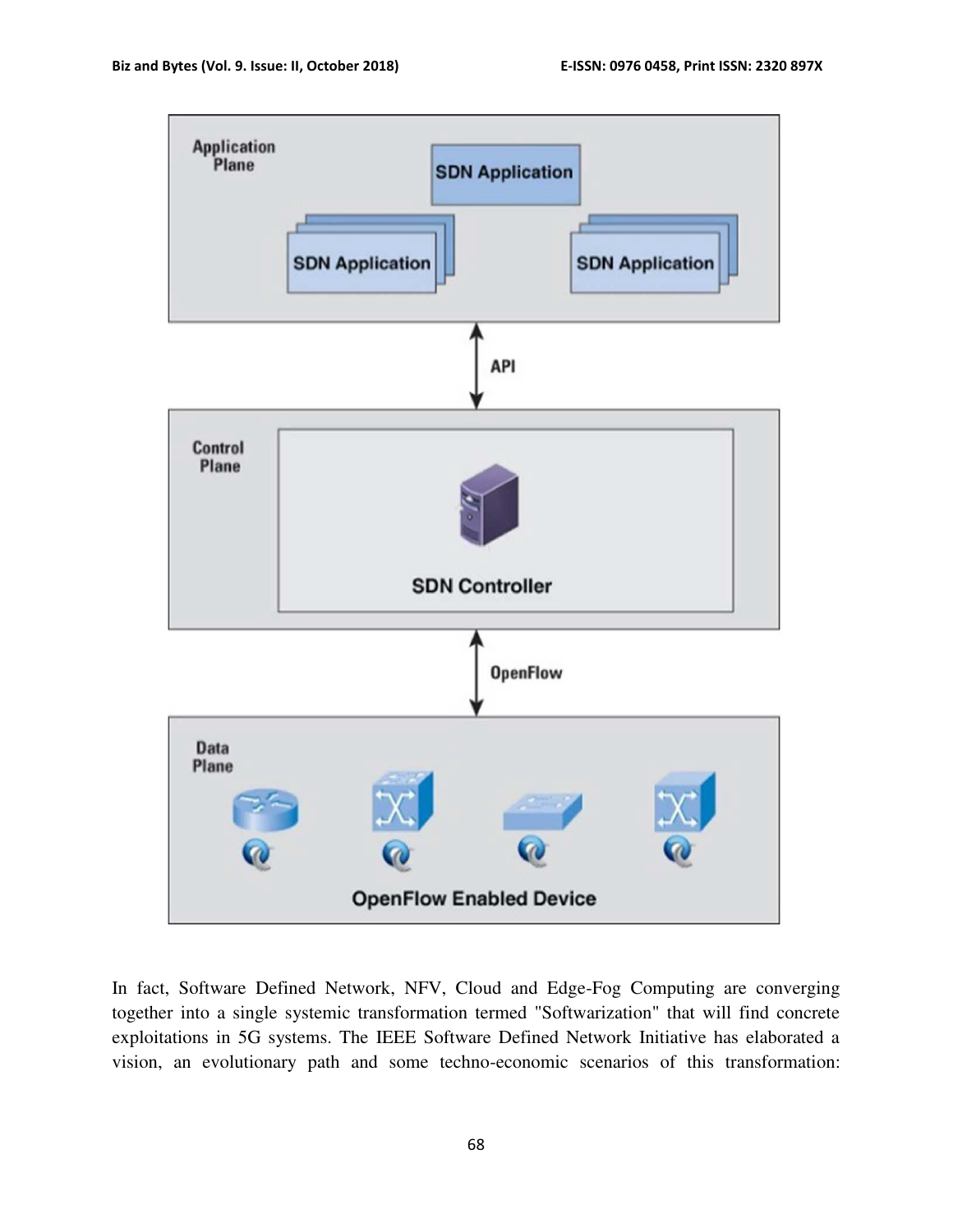specifically, the major technical challenges, business sustainability and policy issues have been investigated. This white paper presents:

1) an overview on the main techno-economic drivers steering the "Softwarization" of telecommunications;

2) an introduction to the Open Mobile Edge Cloud vision (covered in a companion white paper);

3) the main technical challenges in terms of operations, security and policy;

4) an analysis of the potential role of open source software;

5) some use case proposals for proof-of-concepts; and

6) a short description of the main socio-economic impacts being produced by "Softwarization".

Along these directions, IEEE Software Defined Networkis also developing of an open catalogue of software platforms, toolkits, and functionalities aiming at a step-by-step development and aggregation of test-beds/field-trials on Software Defined Network-NFV-5G. This will prepare the ground for developing new ICT ecosystems, thereby improving the quality of life and facilitating the development of the new digital economy.

Cloud services are exploding, and organizations are converging their data centers in order to take advantage of the predictability, continuity, and quality of service delivered by virtualization technologies. In parallel, energy-efficient and high-security networking is of increasing importance. Network operators, and service and product providers require a new network solution to efficiently tackle the increasing demands of this changing network landscape.

Software-defined networking has emerged as an efficient network technology capable of supporting the dynamic nature of future network functions and intelligent applications while lowering operating costs through simplified hardware, software, and management. In this article, the question of how to achieve a successful carrier grade network with software-defined networking is raised. Specific focus is placed on the challenges of network performance, scalability, security, and interoperability with the proposal of potential solution directions.Software Defined Networking (Software Defined Network) is an evolutionary approach to network design and functionality based on the ability to programmatically modify the behavior of network devices. Software Defined Networkuses user-customizable and configurable software that's independent of hardware to enable networked systems to expand data flow control. Software Defined Network is in large part about understanding and managing a network as a unified abstraction. It will make networks more flexible, dynamic, and costefficient, while greatly simplifying operational complexity. And this advanced solution provides several benefits including network and service customizability, configurability, improved operations, and increased performance.

There are several approaches to Software Defined Network and its practical implementation. Among them, two have risen to prominence with differences in pedigree and implementation.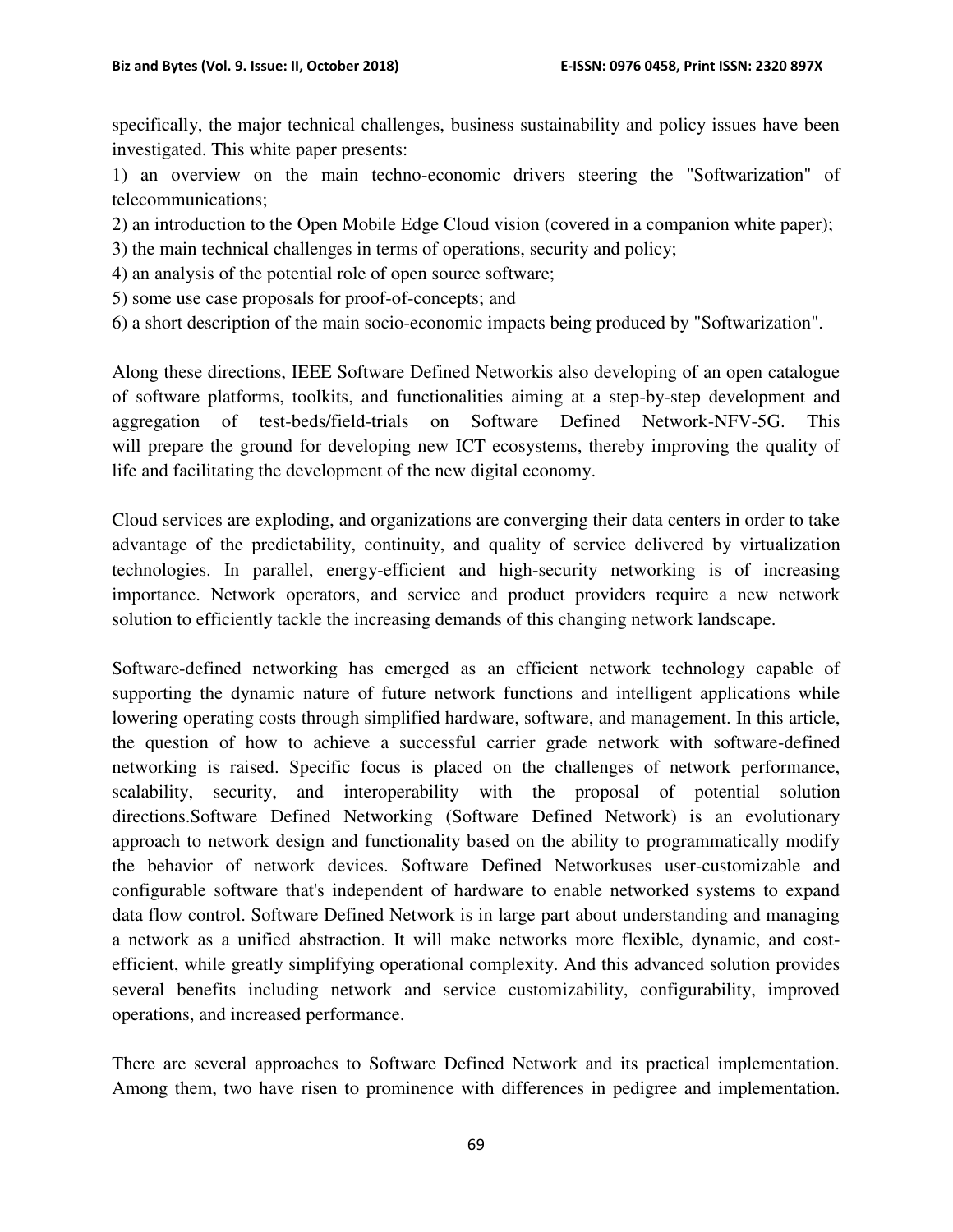This paper's main focus will be to define, review, and evaluate salient approaches and use cases of the OpenFlow and Virtual Network Overlay approaches to Software Defined Network. OpenFlow is a communication protocol that gives access to the forwarding plane of a network's switches and routers. The Virtual Network Overlay relies on a completely virtualized network infrastructure and services to abstract the underlying physical network, which allows the overlay to be mobile to other physical networks. This is an important requirement for cloud computing, where applications and associated network services are migrated to cloud service providers and remote data centers on the fly as resource demands dictate.

#### **II CONCLUSION**

 This paper has discussed how and where Software Defined Networkcan be applied and implemented, including research and academia, virtual multitenant data center, and cloud computing applications. Specific attention will be given to the cloud computing use case, where automated provisioning and programmable overlay for scalable multi-tenancy is leveraged via the Software Defined Network approach.

#### **References**

1. Guo Z, Su M, Xu Y, Duan Z, Wang L, Hui S, Chao, H. Jonathan. Improving the performance of load balancing in software-defined networks through load variance-based synchronization. Communications and Networking in the Cloud 2014; 68(0):95–109.

2. Kobayashi M, Seetharaman S, Parulkar G, Appenzeller G, Little J, van Reijendam J, Weissmann P, McKeown N. Maturing of OpenFlow and Software-defined Networking through deployments. Computer Networks 2014; 61:151–75.

3. Azodolmolky S, Wieder P, Yahyapour R. SDN-Based Cloud Computing Networking. ICTON 2013.

4. Rubio-Loyola J, Galis A, Astorga A, Serrat J, Lefevre L, Fischer A, Paler A, Meer H. Scalable service deployment on software-defined networks. IEEE Commun. Mag. 2011; 49(12):84–93.

5. Levy Y, Ellis TJ. A Systems Approach to Conduct an Effective Literature Review in Support of Information Systems Research. Informing Science Journal 2006; 9:181–212.

6. Webster J, Watson RT. Analyzing the past to prepare for the future: writing a literature review. MIS Quarterly 2002; 26(2):xiii–xxiii.

7. Caraguay ALV, Lopez LIB, Villalba LJG. Evolution and Challenges of Software Defined Networking. IEEE Communications Magazine 2012.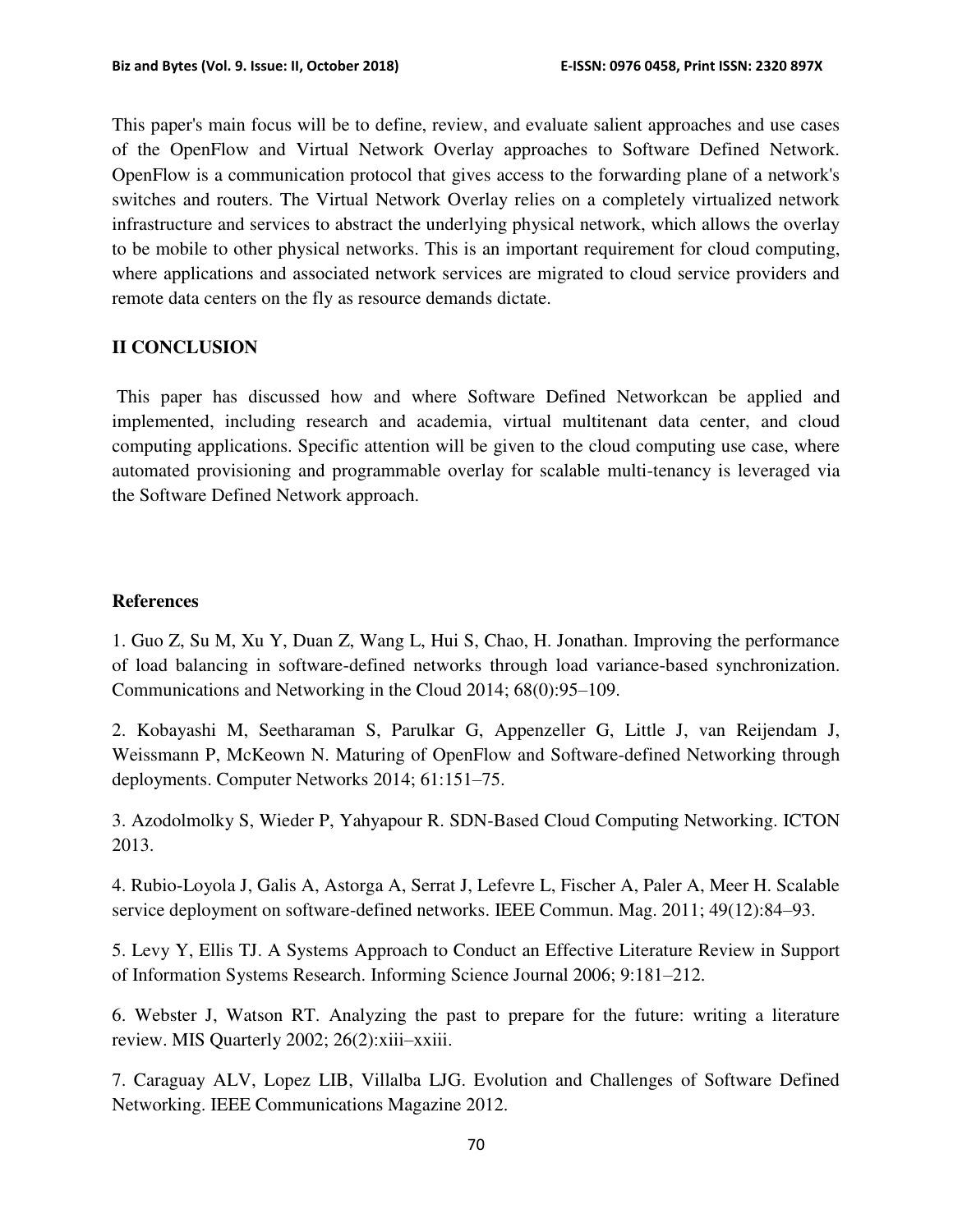8. Patouni E, Merentitis A, Panagiotopoulos P, Glentis A, Alonistioti N. Network Virtualisation Trends: Virtually Anything Is Possible by Connecting the Unconnected. IEEE SDN for Future Networks and Services (SDN4FNS) 2013.

 9. Casado M, Koponen T, Shenker S, Tootoonchian A. Fabric: A retrospective on evolving SDN. ACM HotSDN 2012.

10. Monteleone G, Paglierani P. Session Border Controller Virtualization Towards "Service-Defined" Networks Based on NFV and SDN. IEEE SDN for Future Networks and Services (SDN4FNS) 2013:1–7.

11. Gelberger A, Yemini N, Giladi R. Performance Analysis of Software-Defined Networking (SDN). IEEE 21st International Symposium on Modeling, Analysis & Simulation of Computer and Telecommunication Systems (MASCOTS) 2013:389–93.

 12. Lara A, Kolasani A, Ramamurthy B. Network Innovation using OpenFlow: A Survey. IEEE Communications Surveys & Tutorials 2014;

13 (1):493–512. 21. Akyildiz IF, Lee A, Wang P, Luo M, Chou W. A roadmap for traffic engineering in SDN-OpenFlow networks. Computer Networks 2014; 71:1–30.

14. Galis A, Clayman S, Mamatas L, Rubio Loyola J, Manzalini A, Kuklinski S, Serrat J, Zahariadis T. Softwarization of Future Networks and Services - Programmable Enabled Networks as Next Generation Software Defined Networks. IEEE SDN for Future Networks and Services (SDN4FNS) 2013.

15. Costa-Requena J. SDN integration in LTE mobile backhaul networks. IEEE ICOIN 2014:264–9.

16. Raza MH, Sivakumar SC, Nafarieh A, Robertson B. A Comparison of Software Defined Network (SDN) Implementation Strategies. Procedia Computer Science 2014; 32:1050–5.

17. Varghese, B., et al.: Challenges and opportunities in edge computing. In: IEEE InternationalConference on Smart Cloud (SmartCloud). IEEE (2016)

18. Mach, P., Becvar, Z.: Mobile edge computing: a survey on architecture and computationoffloading. IEEE Commun. Surv.Tutorals, 19(3), 1628–1656 (2017)

19. Jammal, M., et al.: Software defined networking: state of the art and research challenges.Comput. Netw. 72, 74–98 (2014)

20. Wang, C., et al.: Computation offloading and resource allocation in wireless cellular networkswith mobile edge computing. IEEE Trans. Wirel. Commun. 16, 4924–4938 (2017)